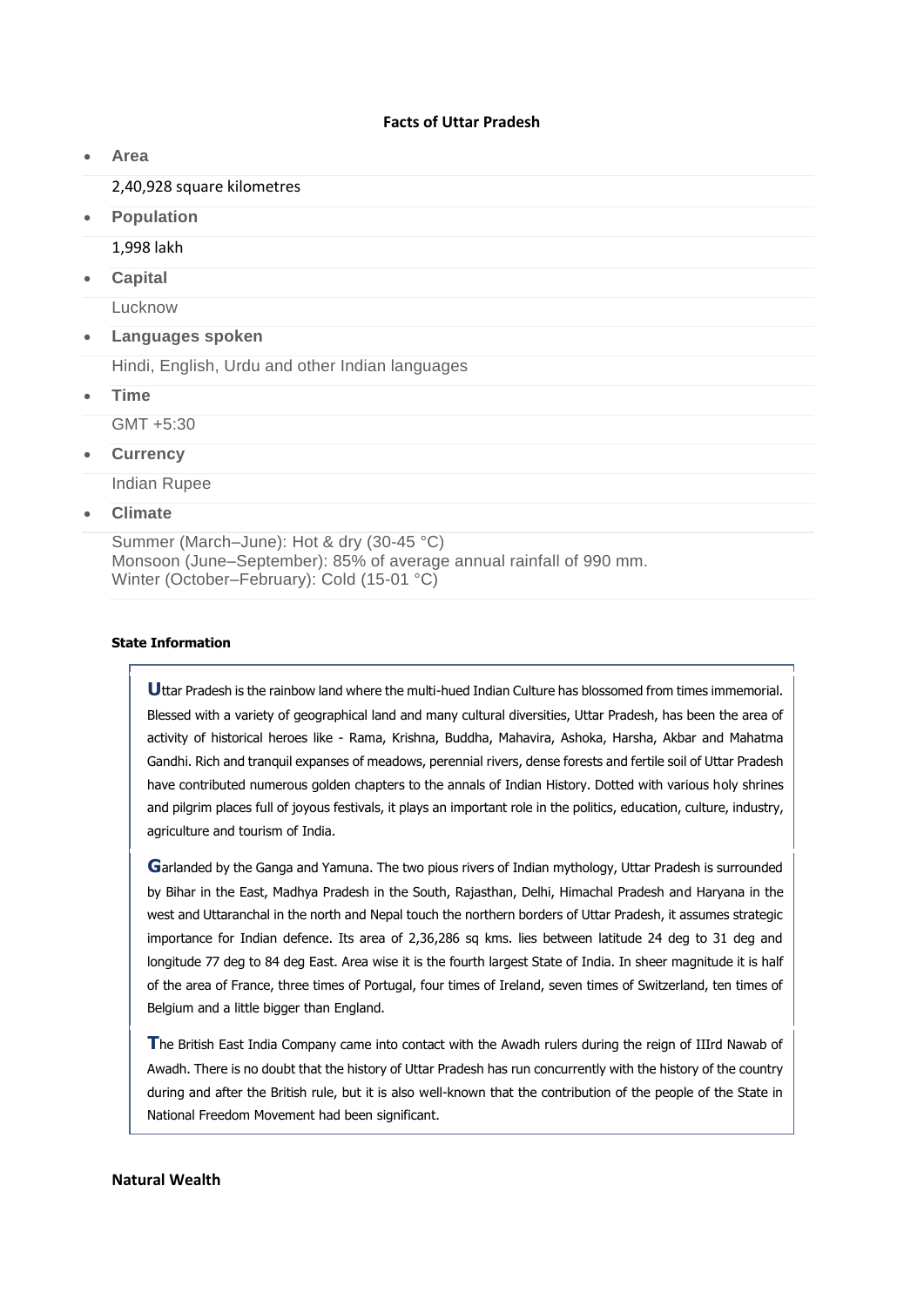Uttar Pradesh is endowed with natural wealth in abundance. This wealth lies hidden below a variety of rocks of different ages found in lofty mountain ranges of the Himalayas in the North and Vindhyan ranges in the South. The diversity of flora and fauna displayed here due to vast area, big and small rivers, varieties of climatic conditions, and different kinds of soil are hard to find elsewhere.

## **Minerals**

**T**he minerals found in Uttar Pradesh include limestone which is found in Guruma-Kanach-Bapuhari in Mirzapur district and Kajrahat in Sonebhadra district; dolomite in Mirzapur, Sonebhadra and Banda, glass-sand in Karchhana of Allahabad district, Karwi in Banda district and Mau district; marble in Mirzapur and Sonebhadra; bauxite in Rajhgewan in Banda district; non-plastic fireclay in Bansi and Makri-Khoh area of Mirzapur district; and Uranium in Lalitpur district. Besides, Barytes and Edalusite are found in the districts of Mirzapur and Sonebhadra. Sand-stone, pebbles, reh, salt punter, maurang, sand and other minor minerals are also found in the State.

# **Vegetation and Flora**



**Tropical Moist Deciduous Forests** are found in the moist region of Terai. They grow in regions which record 100 to 150 cm. of rainfall annually, have an average temperature between 26 degree to 27 degree centegrade and have considerable degree of humidity.

**Tropical Dry Deciduous Forests** are found in all parts of the plains, and usually in central eastern and western regions. Important trees are Sal, Palas, Amaltas, Bel, fig etc. Neem, Peepal, Sheesham, Mango, Jamun, Babool, Imli (Trmarind) etc. grow along river banks and in other moist regions.

**Tropical Thorny Forests** are mostly found in south-western parts of the State. Such forests are confined to the areas which have low annual rainfall (50-70 cms), mean annual temperature between 25 degree to 27 degree centegrade and low humidity (less than 47 percent). Widely scattered thorny trees, mainly, Babool, Thorny, legumes and Euphorhias are extensively found here. The diversity of fauna living in water and land in the air are found in the State.

**Fauna:** Animals depend on forest not only of food but also for habitat. The diversity of fauna living in water and land in the air are found in the State. Since their list is long, mention shall be made here only of important species mainly found in the State :

**Fish -** Mahaser, Hilsa, Saul, Tengan, Parthan, Rasela, Vittal, Rohu, Mirgal,Kata, Labi, Mangur, Cuchia, Eel, Einghi, Mirror Carp, Trout.

**Amphibia -** Frog and Toad.

**Reptiles -** Bamania, Pit-viper, Lizard, Goh, Cobra,Tortoise, Krait, Dhaman and Crocodile.

**Aves -** Cheel, Vulture, Peacock, Nightingale, Pigeon, Parrot, Owl, Nilkanth and Sparrow.

**Mammals -** Shrew, Porcupine, Sqirrel, Hare,Mongoose, Cow, Buffalo and Mouse.

**Other common species found here** are Tiger, Panther, Snow Leopard, Sambhar, Cheetal, Kastura, Chinkara, Black Deer, Nilgai, Back-brown Bear, Mountain Goat, Hyena, Hill Dog, Elephant etc. Among the birds Fowl, Pheasant, Partridge, Florican, Duck, Goose and Wader are common.



**Cultural Wealth**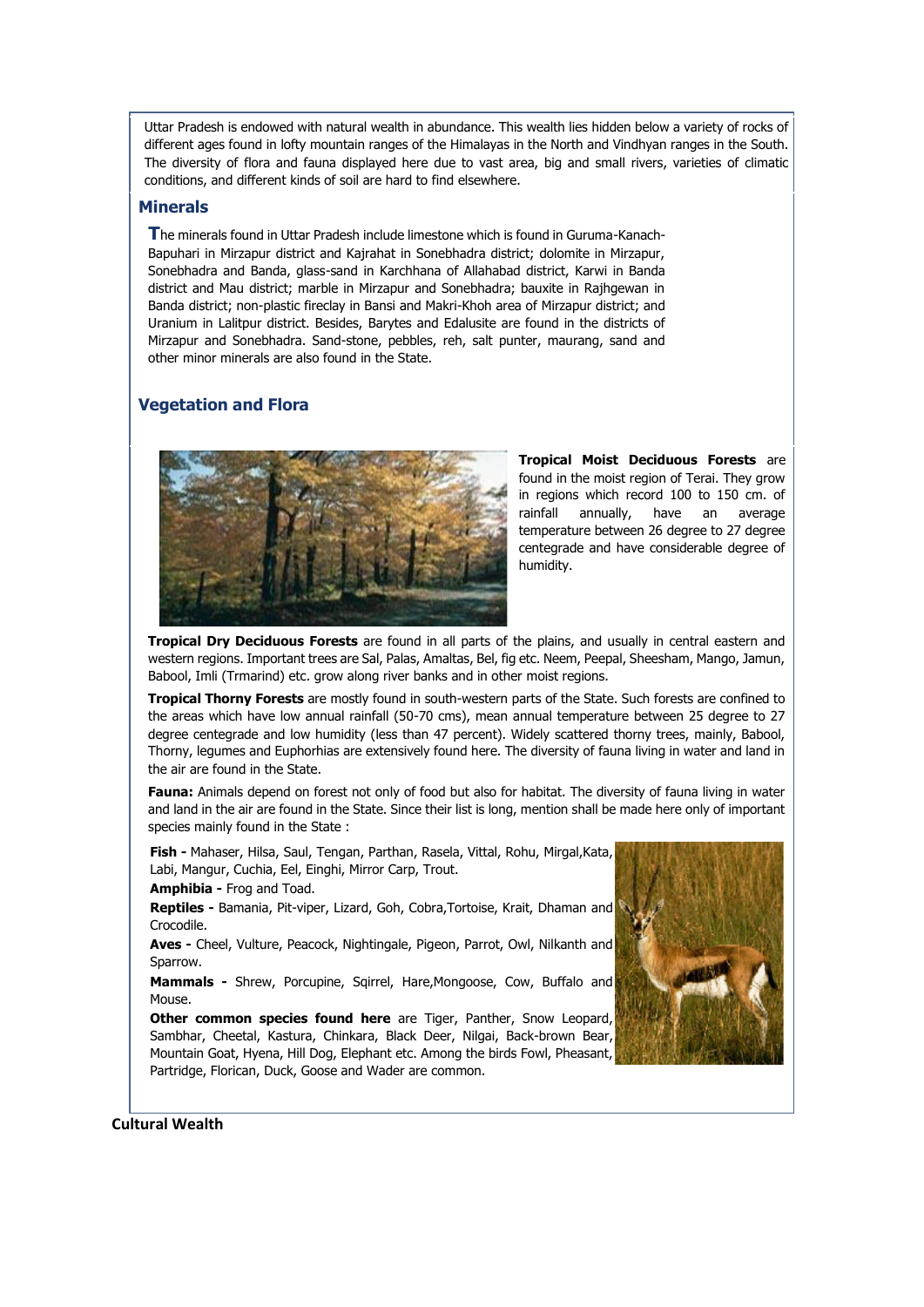**U**ttar Pradesh in one of the most ancient cradles of Indian culture. While it is true that no Harappa and Mohan-Jodaro have been discovered in the State, the antiquities found in Banda (Bundelkhand), Mirzapur and Meerut link its History to early Stone Age and Harappan era. Chalk drawings or dark red drawings by primitive men are extensively found in the Vindhyan ranges of Mirzapur districts. Utensils of that age have also been discovered in Atranji-Khera, Kaushambi, Rajghat and Sonkh. Copper articles have been found in Kanpur, Unnao, Mirzapur, Mathura and advent of the Aryans in this State. It is most probable that snapped links between the Indus Valley and Vedic civilizations lie buried under the ruins of ancient sites found in this State.

## **Vedic Period**

**T**here is hardly any mention of the area comprising present Uttar Pradesh in Vedic hymns. Even the sacred rivers, the Ganga and Yamuna, appear only on the distance horizon of the land of the Aryans. In the later Vedic age, the importance of Sapta Sindhu recedes and Brahmarshi Desh or Madhya Desh assumes significance. The region comprising Uttar Pradesh at that time became a holy place of India and foremost center of Vedic culture and knowledge.

The new States of Kuru-Panchal, Kashi and Kosal find mention in late-Vedic texts as prominent centers of Vedic culture. The people of Kuru-Panchat were regarded as the best representatives of Vedic culture. They enjoyed great respect as outstanding orators of Sanskrit. The conduct of schools and institutions by them was laudable. The life of their kinds was a model for other kings and their Brahmins were held in high esteem for their piety and scholarship. The Upanishads prominently mention the Panchal Parishad. The scholars from Kuru-Panchal were specially visited by the Videsh king on the occasion of Ashwamedh Yajna. The Panchal king Pravahan Jaivali himself was a great thinker who was praised even by Brahmin scholars like Shilik, Dalabhya, Shvetketu and his father Uddalak Aruni. Ajatshatru of Kashi was another great-philosopher king whose superiority was acknowledged by Brahmin scholars like Dripti, Valhaki, Gargya etc., Literature in various disciplines was authored on an extensive scale during this age culminating in the Upanishads. They signify the highest reach of human imagination. The Upanishad literature was the product of meditation in the Ashrams of the sages, several of which were in Uttar Pradesh, Eminent sages like Bharadwaj, Yajnavalkya, Vashishta, Valmiki and Atri have either their Ashrams here or were otherwise connected with this State. Some Aranyans and Upanishads were, in written in the Ashrams located in this State.

#### **Post-Vedic Period**

**T**he cultural heritage of Uttar pradesh was maintained in the period of the Ramayan and Mahabharat i.e. the epic period. The story of Ramayan revolves round the Ikshwaku dynasty of Kosal and of Mahabharat a round the 'Kuru' dynasty of Hastinapur. Local people firmly believe that the Ashram of Valmiki, the author of Ramayan, was in Brahmavart (Bithoor in Kanpur District) and it was in the surroundings of Naimisharany (Nimsar-Misrikh in Sitapur district) that Suta narrated the story of Mahabharat as he had heard it from Vyasji. Some of the Smritis and Puranas were also written in this State.Gautam Buddha, Mahavir, Makkhaliputta Goshal and great thinkers brought about a revolution in Uttar Pradesh in 6th century B.C. Out of these, Makkhaliputta Goshal, who was born at Shravan near Shravasti, was the founder of Ajivika sect. Mahavir, the 24th Trithankar of Jains was born in Bihar but had a large number of followers in Uttar Pradesh. He is said to have lived twice during rainy season in this State-once in Shravasti and the second time in Padrauna near Deoria. Pawa proved to be his last resting place. In fact, Jainism had entrenched itself in this State even before the arrival of Mahavir. Several Tirthankars such as Parshwanath, Sambharnath and Chandraprabha were born in different cities in this State and attained 'Kaivalya' here. Jainism must have retained its popularity in this State in Subsequent centuries also. this fact is borne by the ruins of several ancient temples. buildings, etc. The remains of a magnificient Jain Stupa have been dug out near Kankali Tila in Mathura, while Jain shrines built in early middle Age are still preserved in Deogarh, Chanderi and other places.

#### **The Age of Buddha**

The founder of Buddhism, Gautam the Buddha, was born in Lumbini in Nepal. His father, King Shuddodhan, was the ruler of a small State, Kapilvastu (now in Siddharthnagar district). His mother, Maya, belonged to the ruling family of another small state, Deodah (now in Deoria district).



The Buddha attained Enlightenment at Bodh Gaya in Bihar but it was in Isipattan or Mrigdav in Sarnath in U.P. that the preached his first sermon and laid the foundation of his Order. From this point of view, Sarnath has the distinction of being the birth place of 'Dhamma' and 'Sangha', the two elements of the Holy Trinity of Buddism, the third being the Buddha himself.Other notable places in Uttar Pradesh followed by Buddha's association are Kushinara of Kushinagar (in Deoria district) where he attained 'Mahaparinirvana, Shravasti the capital of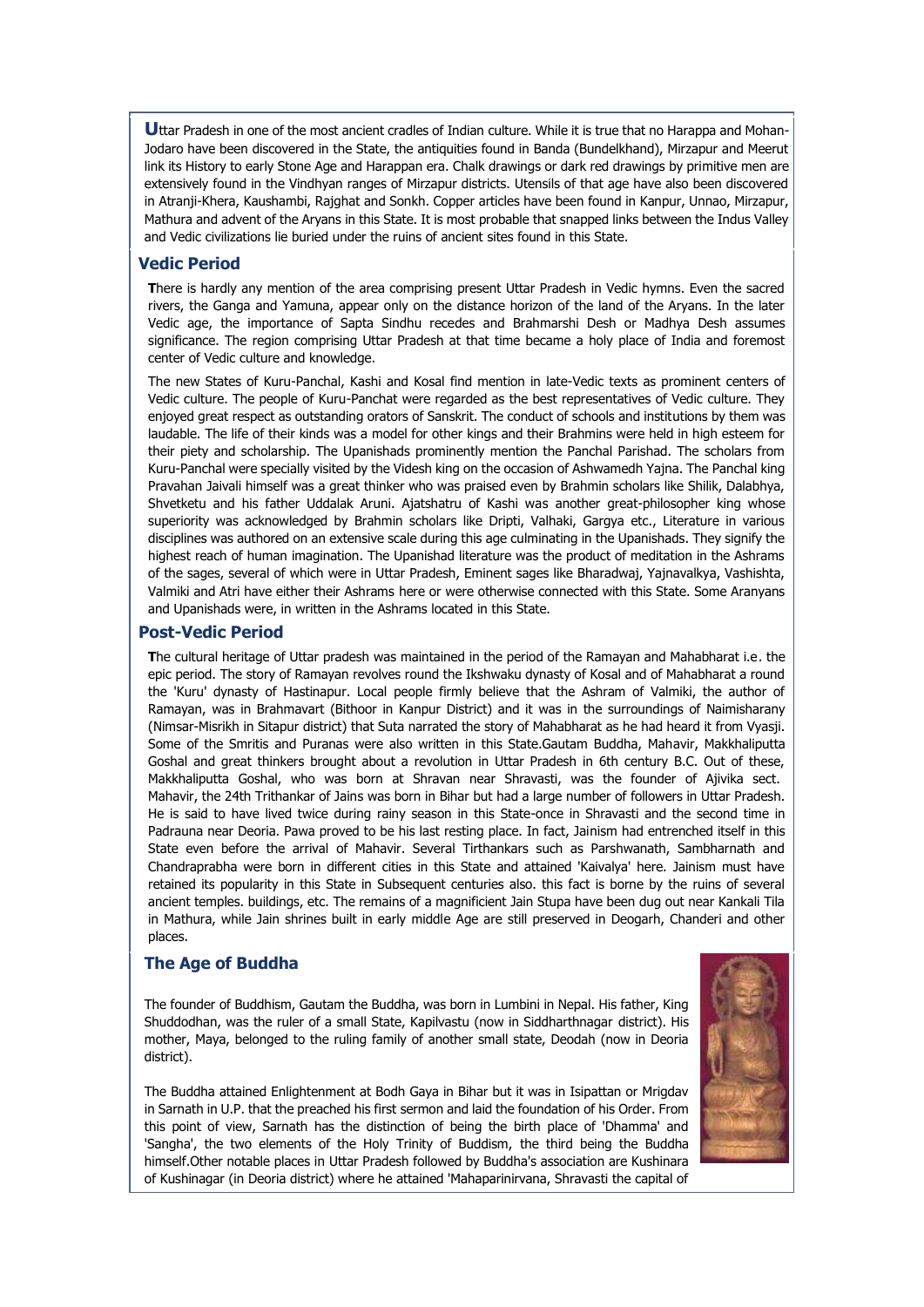Kisal where he performed a great miracle, and Sankashyar Sankisa (in Etah district) where another miracle of his life occured. The rulers of several states in the then Uttar Pradesh were greatly influenced by the teaching of Buddha.

The People of the State also did not lag behind in showing love and devotion to the Tathagat, greater part of whose monastic life was spent in Uttar Pradesh. Thus it will be no exaggeration to describe Uttar Pradesh as the Cradle of Buddhism. Besides Buddhism and Jainism, Pauranic Brahmanism also had deep roots in the state. Ancient images of Gods and Goddesses of Brahmanical order, a temple of Kushan period has been found which alludes to Brahmanism. In fact Mathura can be said to be the birthplace of Indian sculpture. Other temples of this faith built in different periods are in Varanasi, Allahabad, Ballia, Ghazipur. Jhansi and Kanpur.

# **Middle Age of Synthesis**

**I**n successive centuries after Buddha, Ayodhya, Prayag, Varanasi, Mathura and several other cities continued to play important role in the making of religious and cultural history in India. Several kings who ruled the region became immortal because of Vedic rituals performed by them and patronage extended by them to learning. Scholars like Ashwaghosh, Kalidas, Ban, Mayur, Diwakar, Vakpati, Bhavbhuti, Rajshekhar, Laxmidhar, Sri Harsh and Krishna Misra adorned their courts. Yuan-chwang says that the people of Uttar Pradesh were full masters of the language and spoke it correctly, there pronunciation was like that of the Devas, elegant, beautiful, and their intonation clear and district, worthy of emulation by others, the rules framed be these people were accepted by all.

Varanasi continued to be a prominent centre of learning as in the past. Ayodhya and Mathura acquired fame as birth places of Ram and Krishna. Pilgrims from every corner of the country continued to throng to Prayag and as such it was called the Tirtharaj Similarly, the north mountain region, where Kailash and Mansarovar are situated and from where the holy rivers of the country originate, also remained sacred for the piligrims. The Shankaracharya established one of the four prominent sacred Dhams in Badrikashram in this region.



# **Middle Age**

**T**he liberal traditions continued to flourish in Uttar Pradesh in the middle age as well. Varanasi remained a prominent centre of Hindu learning and Jaunpur, under the Sharqi rulers, a prominent center of Islamic culture. Jaunpur was describing as the 'Shiraz' of India. The Shargi rulers were patrons of music also and there were many famous musicians in their court. Brij region was an important center of devotional music in those days. It was in Uttar Pradesh that 'Sufis' took inspiration from Hindu thought and philosophy. Ramanand and his famous disciple Kabir and other saints like Ravidas, Darya Shah and Guru Gorakhnath were some of the great men of those times who gave a new direction to the life and culture of this State.

The Hindu teachers laid emphasis on monotheism (oneness of God) and focused attention on the meaninglessness of the caste system. The Muslim sufis were greatly influenced by mysticism. All these saintpoets contributed to the enrichment of both Hindi and Urdu literature. A notable contribution was made by Sultan Feroz Tughlaq who got Sankrit works translated into Presian among the authors of this age, Zia-ud-din Barni will always be held in high esteem. The tradition of cultural synthesis, which was started by the sufis and saints during the rule of Sultans received great impetus during the reign of wise Mughals. It was a time when a distinct liberal outlook was discernible in all the spheres of human life such as religion, art and literatures.

Many Madaras and Makatabs were opened for muslim education and Varanasi became the traditional center of Hindu education. Hindi and Urdu literatures developed further and work of translation of Sanskrit books into persian gained nomentum. Tulsidas, Surdas, Keshavdas, Bhushan, Malik Mohammad Jayasi, Raskhan, Matiram, Ghananand, Bihari, Dev and Giridhar Kavirai were some of the great poets who brought into being, laurels to Uttar Pradesh. After the disintegration of the Mughal empire, smaller states which came also pursued a policy of giving patronage to poets and musicians.

# **Architecture, Art and Craft**